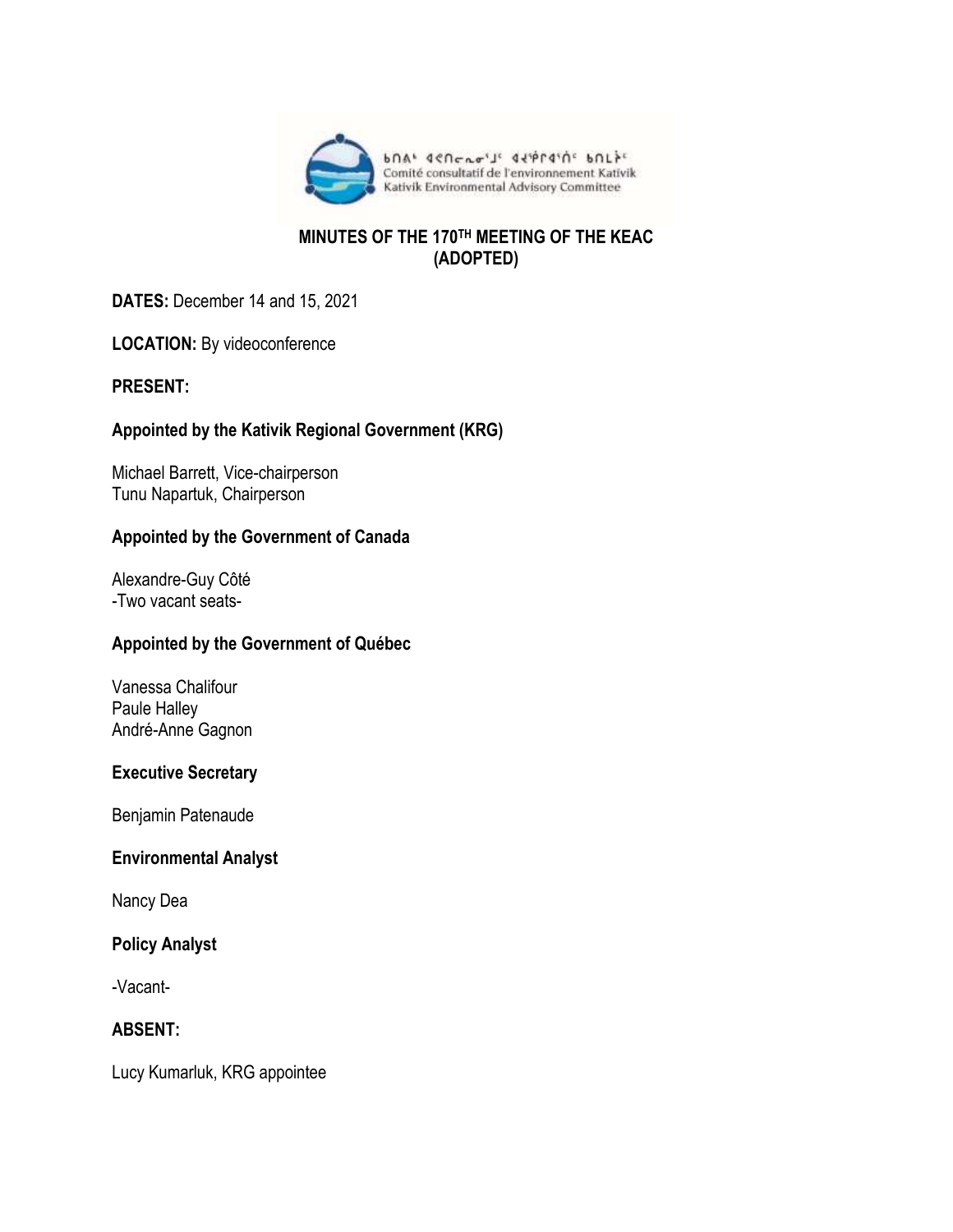# **GUESTS:**

Terence Hubbard, Interim President, Impact Assessment Agency of Canada (IAAC), Federal Administrator of Section 23 of the *James Bay and Northern Québec Agreement* (JBNQA) Benoit Dubreuil, Director, Québec Region, IAAC Mary Kubesh, Senior Advisor to the President and Departmental Liaison, IAAC Marc Croteau, Deputy Minister, Ministère de l'Environnement et de la Lutte contre les changements climatiques (the environment and the fight against climate change, MELCC), Provincial Administrator of Section 23 of the JBNQA Julie Rodrigue, Director of Aboriginal Affairs, MELCC Geneviève Dufour Tremblay, Project Leader, Wetlands Conservation Branch, MELCC Josée Michaud, Assistant Director, Wetlands Conservation Branch, MELCC Jean-Frédéric Guay, Legislative Analyst, Wetlands Conservation Branch, MELCC

### **OBSERVERS:**

Laurie Beaupré, Environmental Coordinator, Department of Environment, Wildlife and Research, Makivik **Corporation** 

Marc-Antoine Giroux, Manager, Analysis, Regional Relations and Indigenous Affairs, Environment and Climate Change Canada (ECCC)

### **1. Call to order and adoption of the agenda**

The 170<sup>th</sup> meeting of the Kativik Environmental Advisory Committee (KEAC) began at 9 a.m. on December 14, 2021. The chairperson opened the meeting and invited the members to propose modifications to the agenda. Modifications were made and the 170<sup>th</sup> meeting took place in accordance with the agenda appearing in appendix.

#### **2. Adoption of the minutes of the 169 th meeting**

The members reviewed the feedback on the minutes of the 169<sup>th</sup> meeting. The minutes were adopted following modifications.

#### **3. Administration**

a) Budget

The members were informed that the application for the 2022–2023 operating budget was sent to the Provincial Administrator on December 9, 2021. The expense report for September to November 2021 was also discussed.

b) Secretariat

The members were updated on the recruitment of a new policy analyst. The status of the KEAC archives work was also discussed.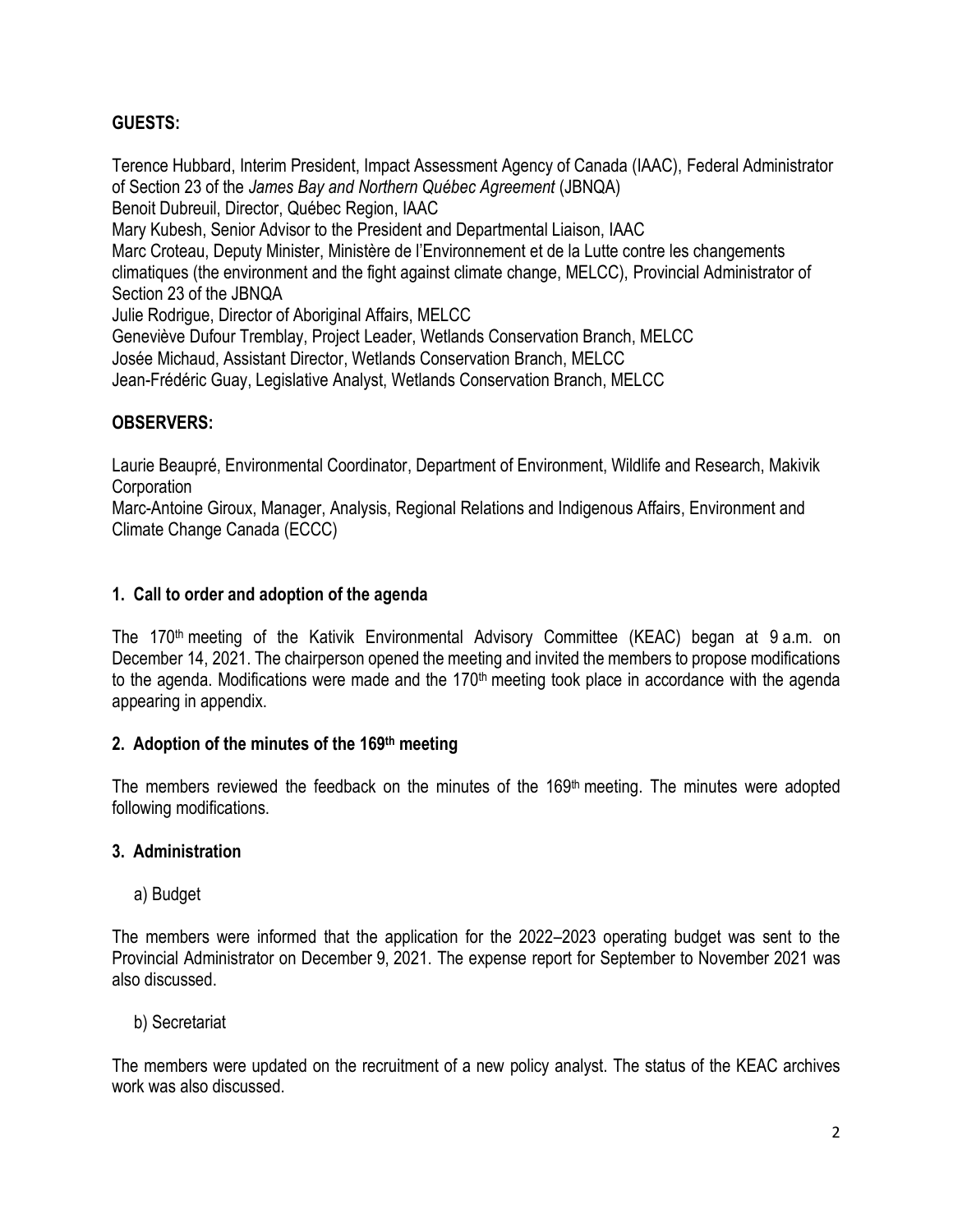# c) Members

The members discussed the state of federal appointments to the KEAC and expressed disappointment with the excessive time often taken to replace federal vacancies.

d) Active files since the 169<sup>th</sup> meeting

The members reviewed the table showing the status of KEAC files since the last meeting.

e) Website

The environmental analyst described the most recent developments on the KEAC website.

- f) Five-year action plan, 2020–2025
	- i.Communication plan

The members were informed that a revised version of the communication plan has been circulated.

ii. Promotional items

The members were informed that the final version of the KEAC promotional brochure has been printed and is ready for distribution. The pens and mugs should also be ready for distribution shortly.

### **Action item**

- Present an update on the status of the objectives under the 2020–2025 action plan.

### **4. Meetings with the Administrators**

a) Meeting with the Provincial Administrator

The members met with the Provincial Administrator of Section 23 of the JBNQA, Marc Croteau. He was accompanied by Julie Rodrigue. The meeting opened with a discussion concerning the KEAC mandate and the Québec government's obligation to consult the KEAC on policies and legislation affecting the environment and development in Nunavik. The members recognized Mr. Croteau's efforts in facilitating communication with Québec-government departments, although they also noted that there continues to be instances where the KEAC is not consulted on files or is not permitted an adequate deadline to submit its feedback. Mr. Croteau explained that, at times, it is not easy to consult all appropriate organizations due to the number of parties to be contacted and due to the applicability of the files to specific government-department mandates. He explained that he and the Secrétariat des affaires autochthones will continue to work toward establishing better communications between northern committees and the Québec government.

Discussion continued on the topic of KEAC concerns regarding the new mechanism for the creation of northern conservation areas in the Plan Nord territory. Mr. Croteau explained that it is difficult to reach a consensus among the various government departments associated with this file, in particular regarding definitions for industrial versus non-industrial activities, as each department has its own separate approach and mandate.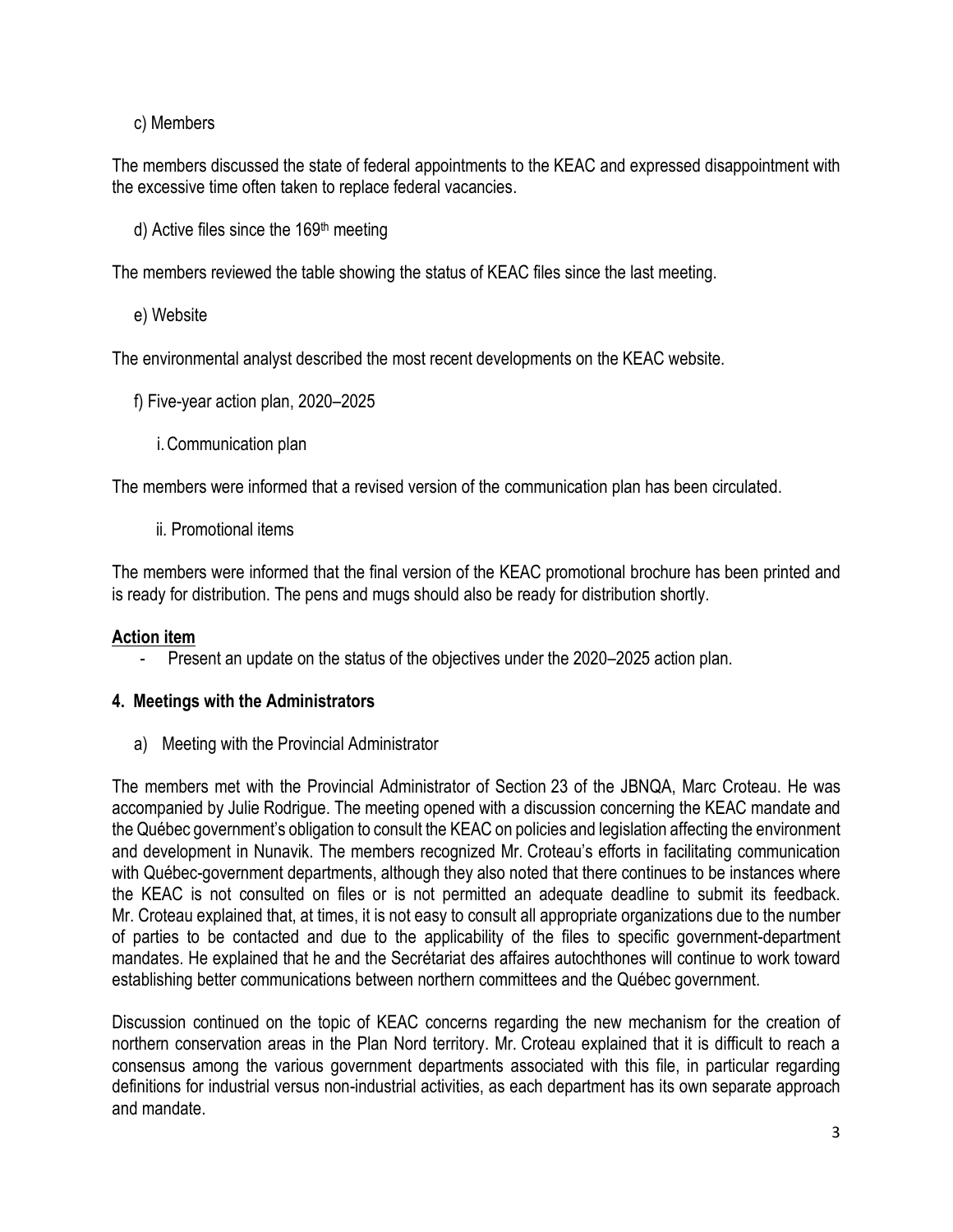The next discussion point included an overview of the KEAC study on the consideration given to social impacts under the environmental assessment procedures applicable in Nunavik. Mr. Croteau recognized the KEAC's work and shared his insights into social impacts and social acceptability. Discussion then addressed the attendance of observers from the Naskapi Nation of Kawawachikamach and the Makivik Corporation at KEAC meetings. This topic was followed with discussion on different issues related to residual and hazardous materials management, including the updating of the *Nunavik Residual Materials Management Plan*, the modernization of the deposit and selective collection systems, the consultation by the Bureau d'audiences publiques sur l'environnement (environmental public hearings committee, BAPE) on the status and management of final waste, the Mid-Canada line radar sites clean-up project, and the order-in-council recently issued by the Québec government prohibiting heating-oil systems. The meeting concluded with a presentation of the new KEAC website.

b) Meeting with the Federal Administrator

The members met with the interim Federal Administrator of Section 23 of the JBNQA, Terence Hubbard. He was accompanied by Benoit Dubreuil and Mary Kubesh. The meeting opened with a discussion concerning the KEAC mandate and the federal government's obligation to consult the KEAC on policies and legislation affecting the environment and development in Nunavik. It was noted that, although communication with federal-government departments has improved, there are still instances where the KEAC is not consulted on certain files. Next, KEAC involvement on the working group currently analyzing the implementation of the federal *Impact Assessment Act* in Nunavik was discussed, along with recent and future activities of the working group. This was followed by an overview of the KEAC study on the consideration given to social impacts under the environmental assessment procedures applicable in Nunavik. Mr. Hubbard recognized the KEAC's work and the difficulties that can be encountered when accessing information. The discussion then addressed the attendance of observers from the Naskapi Nation of Kawawachikamach and the Makivik Corporation at KEAC meetings. The meeting concluded with a presentation on the new KEAC website.

### **5. Environmental assessment in Nunavik**

a) Update on the report concerning the study on the consideration given to social impacts

The members were updated on the distribution and review of the French version of the report concerning the study on the consideration given to social impacts. They were also informed that an English version of the report is now available.

### **Action item**

Revise the English version of the report and distribute it to certain critical organizations for feedback.

### **6. Federal and provincial environmental protection legislation**

a) Federal *Impact Assessment Act*

The environmental analyst presented an overview of the most recent meeting of the working group currently analyzing the application of the federal *Impact Assessment Act* in Nunavik which was held on November 25, 2021. The working group plans to produce an analysis report with recommendations shortly.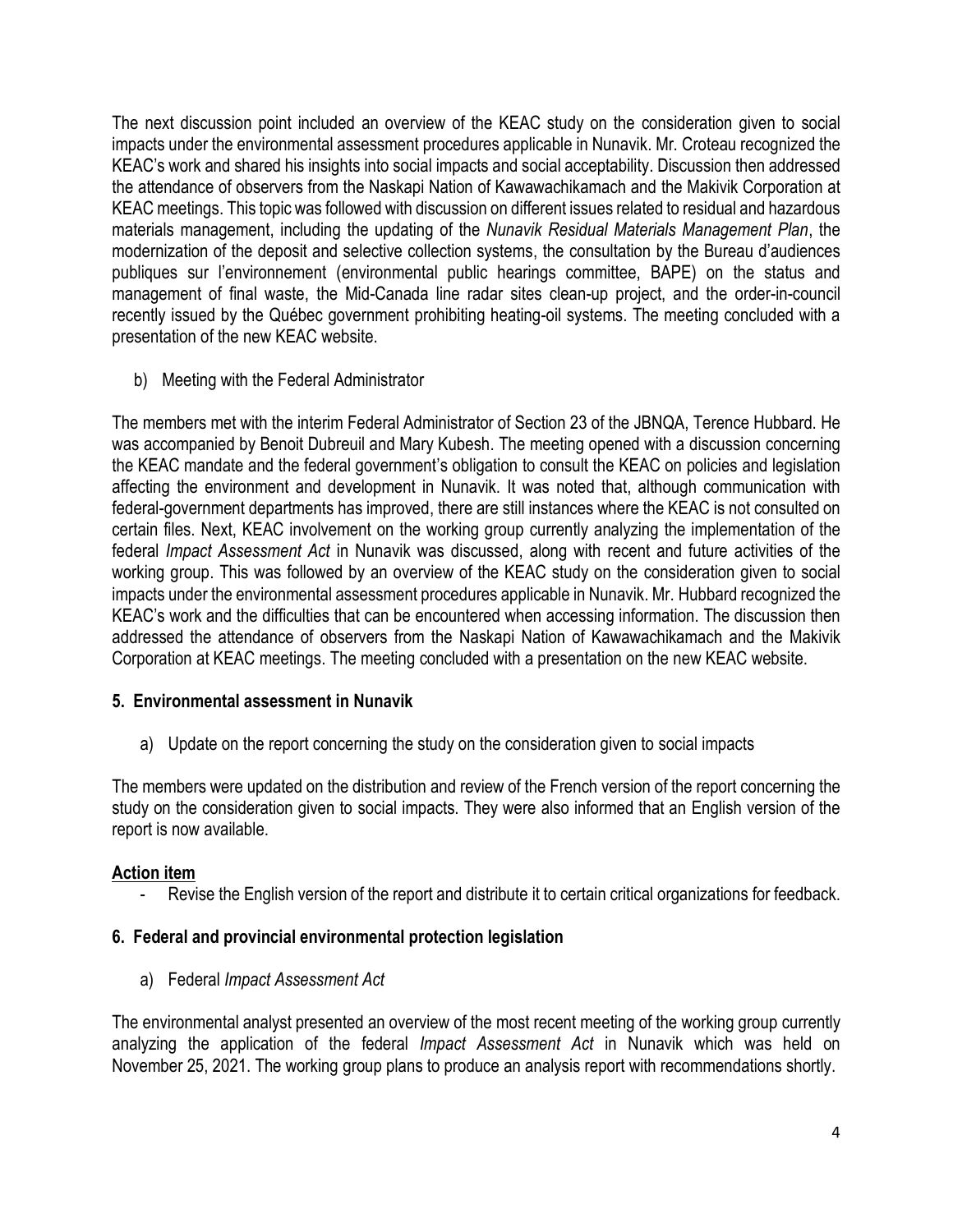b) Engagement workshop: monitoring the impacts of major projects

The environmental analyst presented an overview of the Conference Board of Canada's engagement workshop for monitoring the impacts of major projects which was held on October 12, 2021. The purpose of the workshop was to obtain feedback from Indigenous communities on how the federal government should approach consultations in the context of development projects. The highlights of the workshop included community follow-up, the lack of monitoring by governments in remote regions and its consequences, community access to information, as well as ongoing communications with Indigenous communities.

# **7. Regional land use planning and occupancy**

a) Québec strategy for urban and regional planning, MAMH

On October 6, 2021, the KEAC sent a letter to the Assistant Deputy Minister for Urban and Regional Planning at the Ministère des Affaires municipales et de l'Habitation (municipal affairs and housing, MAMH), Stéphane Bouchard, with KEAC feedback on the Québec urban and regional planning strategy. The letter first provided a description of the KEAC mandate and expressed disappointment that the KEAC had not been consulted on the strategy. The letter next explained that the sustainable environment planning and protection tools planned under the strategy could not be implemented in Nunavik if the *Act respecting Northern Villages and the Kativik Regional Government* and the master plans of the 14 northern villages are not amended. The letter then provided further feedback and mentioned that the tools under the strategy would need to be adapted to the Nunavik context and developed in cooperation with regional organizations. In conclusion, the letter requested that the KEAC be kept informed of developments in this file.

# **8. Mining activity**

a) *Mining Act* (under *Bill 102, An Act Mainly to Reinforce the Enforcement of Environmental and Dam Safety Legislation, to Ensure the Responsible Management of Pesticides and to Implement Certain Measures of the 2030 Plan for a Green Economy concerning Zero Emission Vehicles*)

The environmental analyst presented an overview of an information session for Indigenous communities organized by the Ministère de l'Énergie et des Ressources naturelles (energy and natural resources, MERN) on November 8, 2021, concerning the amendments proposed to the *Mining Act* under *Bill 102, An Act Mainly to Reinforce the Enforcement of Environmental and Dam Safety Legislation, to Ensure the Responsible Management of Pesticides and to Implement Certain Measures of the 2030 Plan for a Green Economy concerning Zero Emission Vehicles*. Among the amendments, the MERN proposes to oblige proponents to obtain ministerial authorization for certain mineral exploration projects that could impact on the natural environment. The members were informed that a list of mineral exploration activities subject to authorization will be produced in the coming months. The MERN also intends to consult Indigenous communities and organizations during development of the list.

# **Action item**

Request a presentation from the MERN at the 171<sup>st</sup> meeting.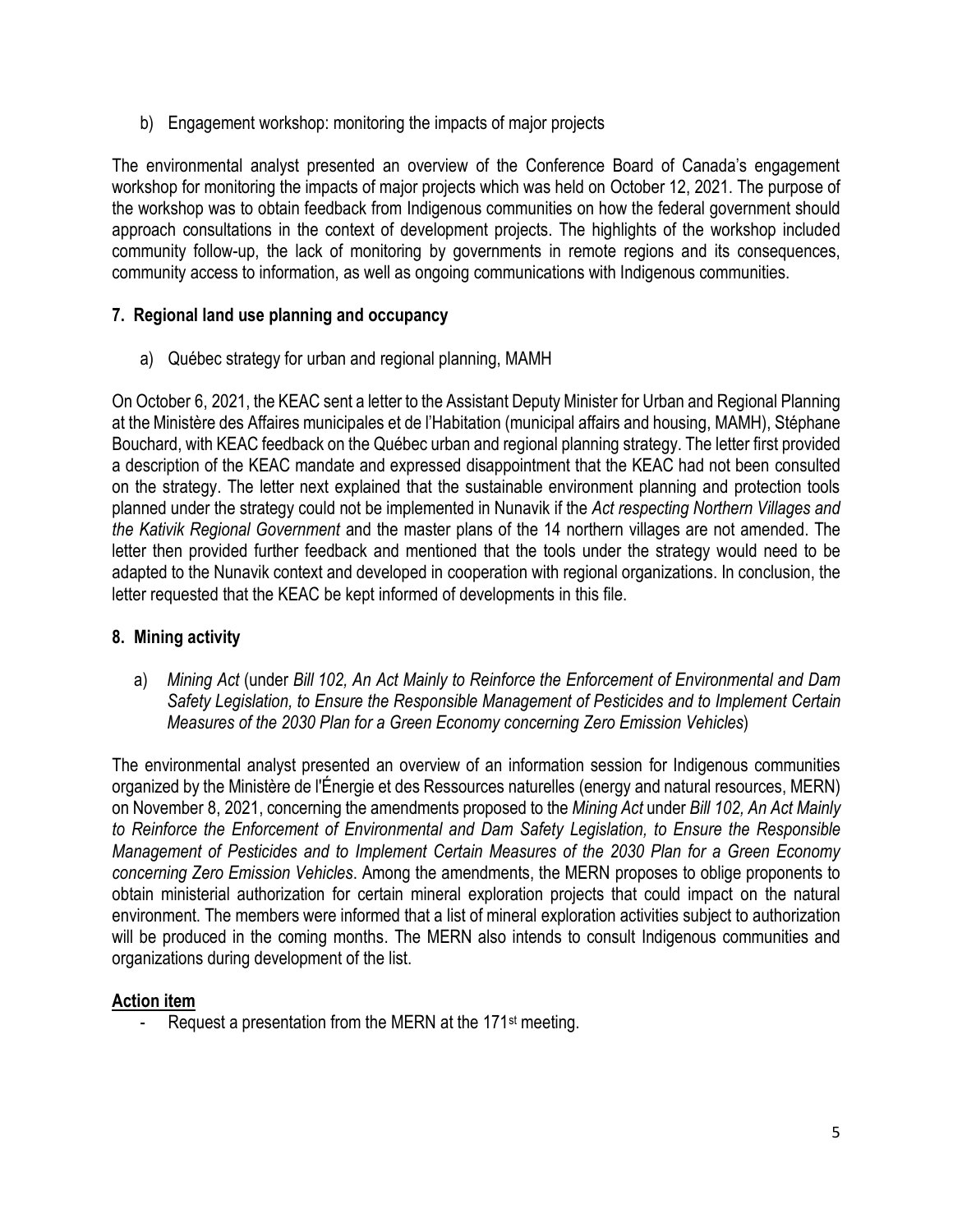### **9. Residual and hazardous materials management**

a) Consultation on the status and management of final waste, BAPE

The members were updated on the drafting of the BAPE consultation report on the status and management of final waste and in particular on the chapter specific to territories covered by the JBNQA.

b) Hazardous spill guide

The members were informed that the *Hazardous Materials Spill Response Guide for Nunavik* – *Northern Villages and Regional Organizations* and associated information posters have been printed and are ready for distribution.

c) Access to federal funding for waste management initiatives

The members were informed that the KEAC and the KRG are jointly preparing a brief on the state of waste management in Nunavik to be presented to the Makivik Corporation. The information will be used in meetings of the Inuit–Crown forum to address difficulties accessing federal resources for waste management initiatives in the northern villages.

d) Nunavik Residual Materials Management Working Group

The environmental analyst presented an overview of the latest meeting of the Nunavik Residual Materials Management Working Group which was held on October 27, 2021. The items addressed included approval of the *Nunavik Residual Materials Management Plan* by RECYC-QUÉBEC, difficulties accessing federal funding for waste management initiatives, an overview of waste management initiatives in different communities, extended producer responsibility, the consultation on the draft regulation concerning the modernization of Québec's deposit and selective collection systems, the eco-centre project in Kuujjuaq, the BAPE consultation on the status and management of final waste, and the Mid-Canada line radar sites cleanup project.

The members were informed that the Working Group's next meeting is scheduled for January 2022.

e) Draft *Regulation to amend the Regulation respecting the Recovery and Reclamation of Products by Enterprises*

The members were informed that a consultation on the draft *Regulation to amend the Regulation respecting the Recovery and Reclamation of Products by Enterprises* was announced in October 2021. As the KEAC has been involved in this file since 2011, the members expressed their disappointment at not having been consulted on this file directly. The KEAC and the KRG did however co-author a letter with feedback on the draft regulation which was sent on November 25, 2021. The letter presented a summary of the current situation regarding extended producer responsibility in Nunavik as well as comments on amendments proposed to certain sections of the regulation that should be better adapted to the regional context and on the addition of new products such as single-use batteries, household appliances and air conditioners, pressurized fuel containers and pharmaceuticals.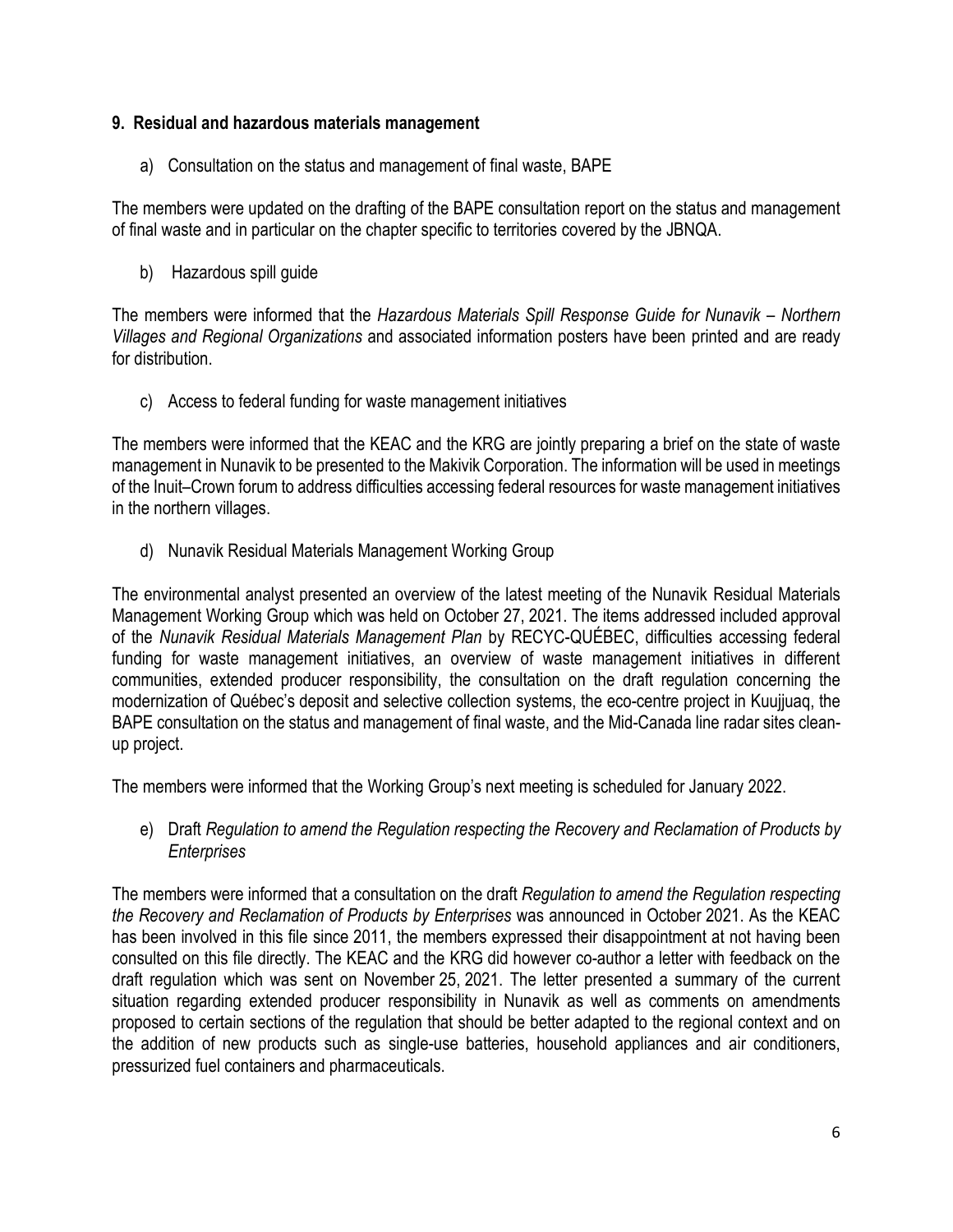f) *Regulation respecting the Traceability of Excavated Contaminated Soil*

The environmental analyst presented an overview of a meeting between the KRG and the MELCC held on November 24, 2021, to discuss the implementation of the *Regulation respecting the Traceability of Excavated Contaminated Soil* and the new *Trace Québec* system in Nunavik. The purpose of the system is to ensure the traceability of contaminated soils from excavation to remediation.

Additionally, the KEAC received a letter on November 18, 2021, from the MELCC concerning a fee program that will be established for contaminated soil to promote its treatment rather than burial. Moneys collected will be reinvested in a funding program for the remediation of contaminated soil in Indigenous communities. The members agreed to participate with the KRG in consultations planned for 2022.

# **Action item**

- Contact a representative of the MELCC to request a presentation at the  $171<sup>st</sup>$  meeting.
- g) Update on the rehabilitation of sites in Nunavik under federal jurisdiction

The environmental analyst presented an overview of the rehabilitation initiatives for contaminated sites on Akpatok Island and at Killiniq. Regarding the site located on Akpatok Island, a characterization study was performed in August 2021. Consultations with concerned communities and regional organizations will be organized shortly. Afterwards, a work plan will be developed and rehabilitation activities should begin in 2022. Characterization activities are planned for Killiniq in 2022.

The members were informed that the KRG has invited the KEAC to attend a presentation in early 2022 on contaminated sites in Nunavik under federal jurisdiction. The members agree that the KEAC should attend.

h) Québec First Nations Waste Management Committee

The environmental analyst presented an overview of the latest meeting of the Québec First Nations Regional Waste Management Committee held on December 2, 2021. The main items addressed included the recent waste management symposium, the development of waste management data collection tools, access to information in English, and the creation of working groups to deal with different files.

i) Order-in-council concerning the use of heating oil, Québec government

The members were informed that on June 9, 2021, the Québec government issued an order-in-council prohibiting the installation and replacement of heating-oil systems beginning in 2023 and a gradual shift towards hydroelectricity. It was noted that the order-in-council does not apply in Nunavik or to governmentowned infrastructure. However, in Nunavik, residential heating-oil system spills are the main cause of soil contamination in the region and, at present, no viable alternatives to heating-oil systems exist. The members were informed that the KRG intends to follow up with the MELCC on this file.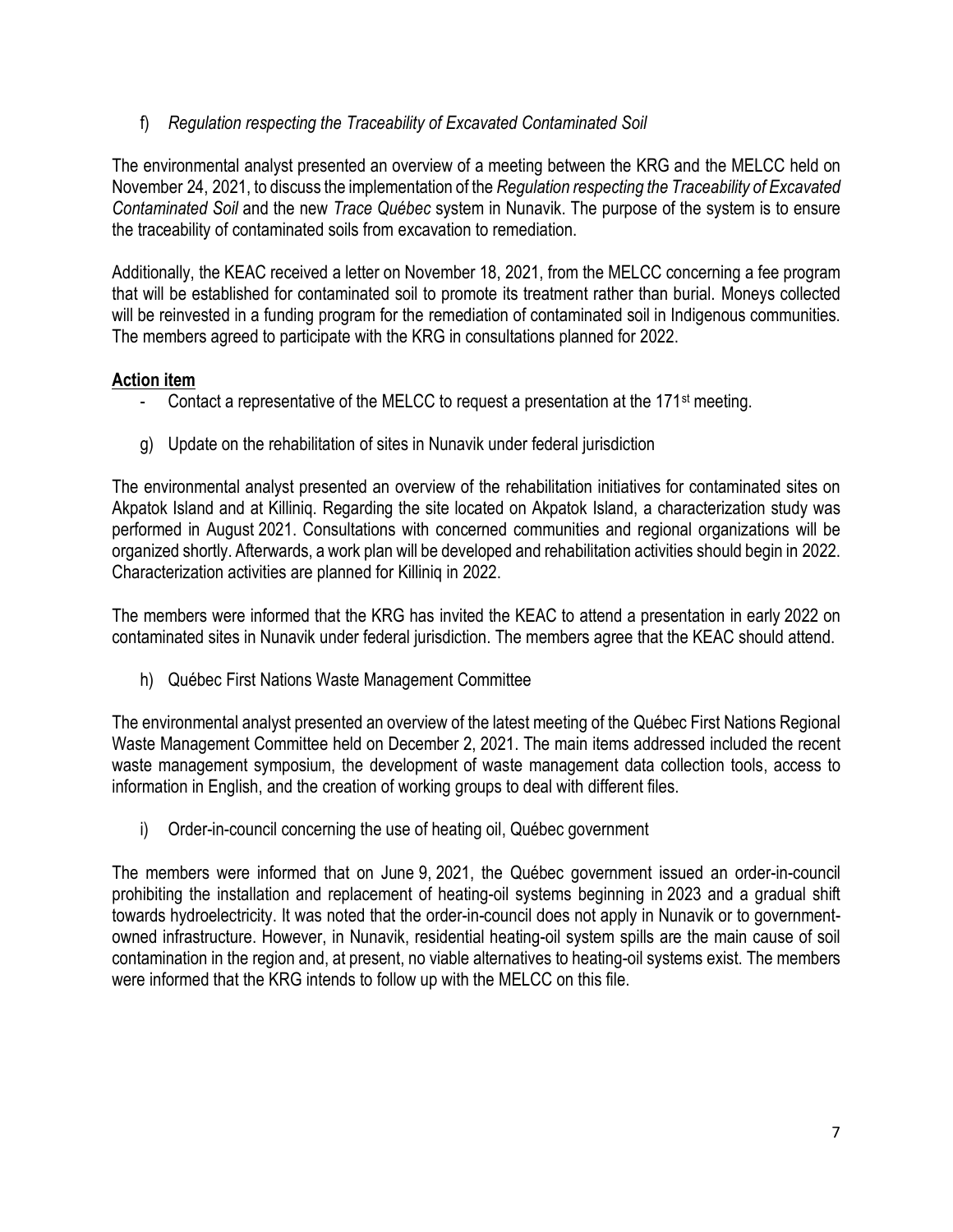### **10. Conservation and biodiversity**

a) Pre-consultation on the mechanism for creating northern conservation areas

The members reviewed a draft letter containing KEAC feedback on the mechanism for creating northern conservation areas.

b) Presentation on the draft *Regulation to Amend Mainly the Regulation respecting Compensation for Adverse Effects on Wetlands and Bodies of Water and Other Regulatory Provisions*

Geneviève Dufour Tremblay, a project leader with the Wetlands Conservation Branch at the MELCC, delivered a presentation on the draft *Regulation to Amend Mainly the Regulation respecting Compensation for Adverse Effects on Wetlands and Bodies of Water and Other Regulatory Provisions*. She was accompanied by Jean-Frédéric Guay and Josée Michaud. The presentation began with an explanation of the intent and purposes of the Regulation and the associated financial compensation regime. Ms. Dufour Tremblay explained that the Regulation is under review two years after having entered into force; it was adopt in 2018. To date, the MELCC has received feedback from many stakeholders. The purpose of the review is to introduce greater flexibility in how the Regulation can be applied according to the region, context or sector, and to develop tools that permit the Regulation to be integrated into the *Environment Quality Act*. A preconsultation is currently underway and the actual consultation is scheduled for the summer of 2022. The presentation continued with an overview of the underlying orientations of the Regulation and its subsequent amendments. It was explained that the central element of the amendments and the review of the Regulation is agriculture and that areas be prioritized based on their sensitivity. The MELCC has defined two principle sensitive areas and regional compensation regimes. The first consists of open marshland and the second is woodland. The method for calculating financial compensation was then explained. Next, a description of JBNQA territories was provided and it was explained how they fit under the new Regulation. Finally, the presentation noted that the Regulation was developed mainly for southern regions where there is increased human activity and greater destruction of wetland habitats. Notwithstanding, the MELCC could be open to developing a regulation tailored to northern regions once a better inventory of habitats is established.

Following the presentation, a discussion took place regarding the frequency of planned revisions of the Regulation as well as possible and eventual application of the Regulation in JBNQA territories.

# c) *Policy of the MFFP on Relations with Aboriginal Nations and Communities*

On November 25, 2021, the KEAC contacted the Ministère des Forêts, de la Faune et des Parcs (forests, wildlife and parks, MFFP) to follow up on its letter concerning the proposed *Policy of the MFFP on Relations with Aboriginal Nations and Communities*. The KEAC received a reply on December 10, 2021, to the effect that feedback received from various organizations contributed to the production of a consultation report and that a draft policy should be available shortly for comment.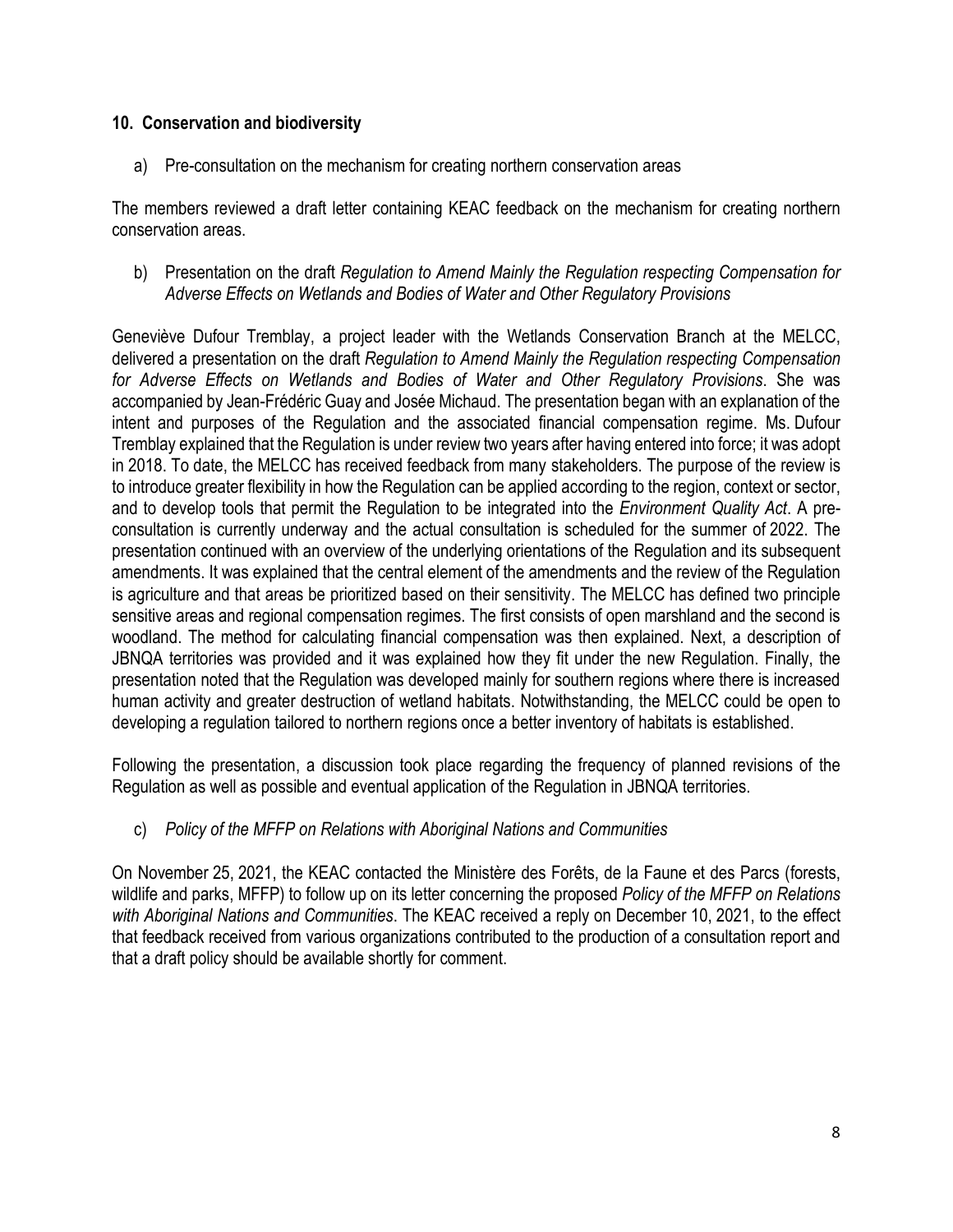### **11. Climate change**

a) Draft *Climate Change Adaptation Strategy for Forest Management*, MFFP

The members reviewed a draft letter containing KEAC feedback on the draft MFFP *Climate Change Adaptation Strategy for Forest Management*. The environmental analyst also presented an overview of the information session concerning the Strategy held on December 2, 2021.

### **12. Miscellaneous**

a) Green Corner article – *Taqralik*

It was decided that the next articles in the Green Corner column in *Taqralik* would address the KRG trail marking project that is part of its climate change adaptation strategy, the BAPE consultation on the status and management of final waste, and the results of the KEAC study on the consideration given to social impacts under the environmental assessment procedures applicable in Nunavik.

### **13. Dates and location of the next meeting**

It was decided that the 171st meeting would be held on March 22 and 23, 2022, by videoconference. The members also discussed the possibility of holding in-person meetings once travel restrictions related to the COVID-19 pandemic have been lifted.

Parjantohunder

Benjamin Patenaude Executive Secretary March 22, 2022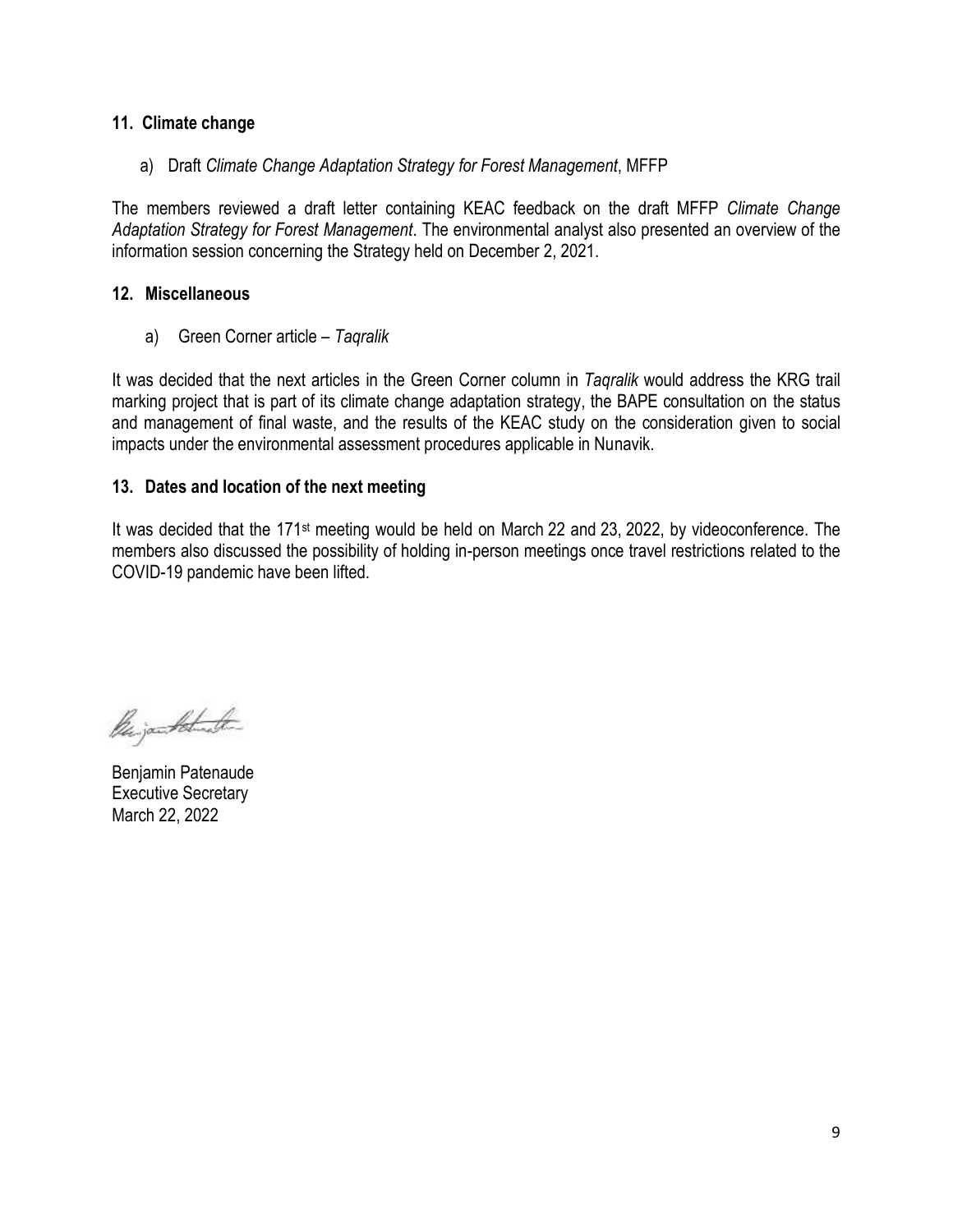# **Agenda of the 170th meeting**

- **1. Call to order and adoption of the agenda**
- **2. Adoption of the minutes of the 169th meeting**
- **3. Administration** 
	- a) Budget
	- b) Secretariat
	- c) Members
	- d) Active files since the 169<sup>th</sup> meeting
	- e) Website
	- f) Five-year action plan, 2020–2025
		- i. Communication plan
		- ii. Promotional items

### **4. Meeting with the Administrators**

- a) Meeting with the Provincial Administrator (December 15, 9:00–10:30 a.m.)
- b) Meeting with the Federal Administrator (December 14, 1:30–2:30 p.m.)

# **5. Environmental assessment in Nunavik**

a) Update on the report concerning the study on the consideration given to social impacts

### **6. Federal and provincial environmental protection legislation**

- a) Federal *Impact Assessment Act*
- b) Engagement workshop: monitoring the impacts of major projects

# **7. Regional land use planning and occupancy**

a) Québec strategy for urban and regional planning, MAMH

### **8. Mining activity**

a) *Mining Act* (under *Bill 102, An Act Mainly to Reinforce the Enforcement of Environmental and Dam Safety Legislation, to Ensure the Responsible Management of Pesticides and to Implement Certain Measures of the 2030 Plan for a Green Economy concerning Zero Emission Vehicles*)

### **9. Residual and hazardous materials management**

- a) Consultation on the status and management of final waste, BAPE
- b) Hazardous spill guide
- c) Access to federal funding for waste management initiatives